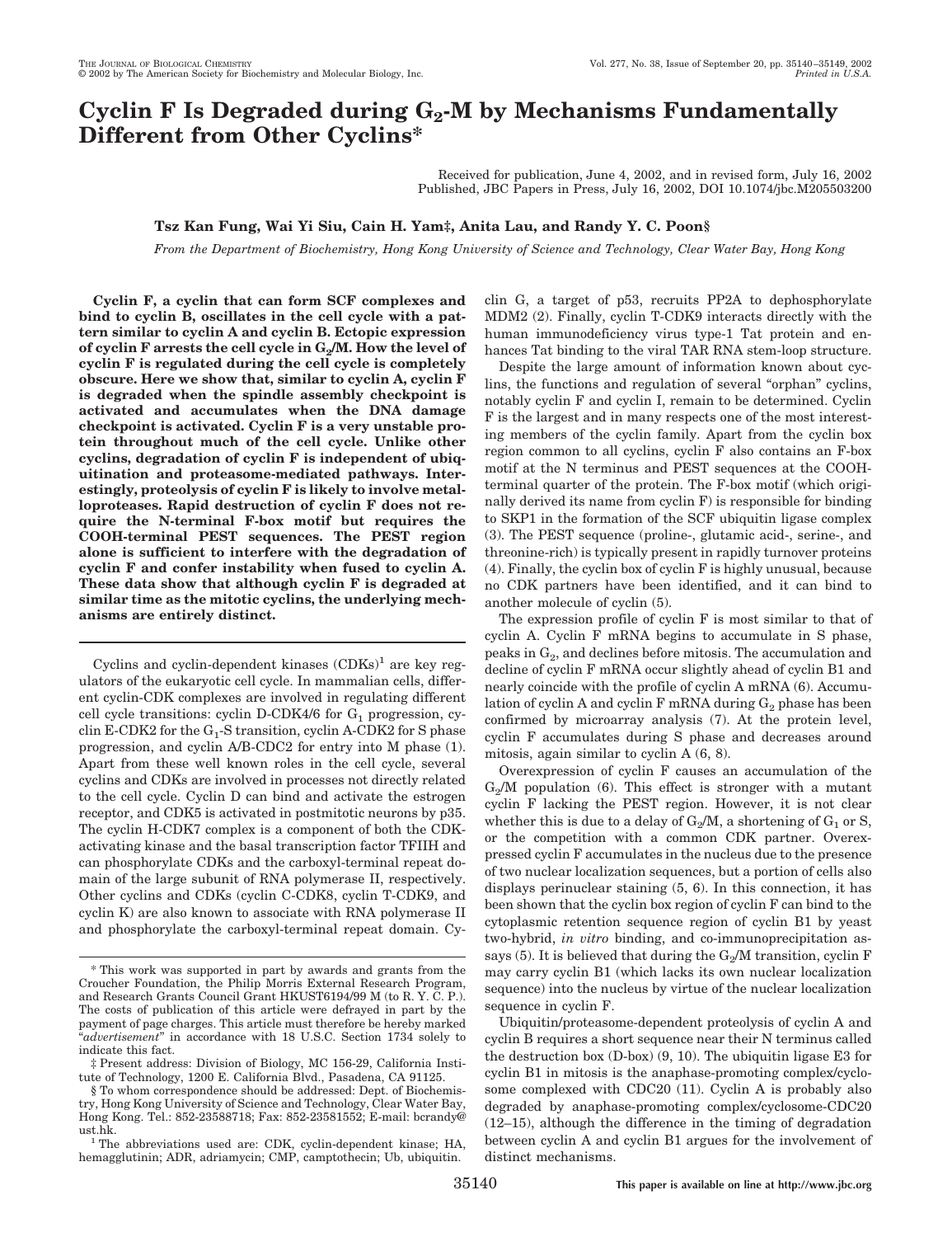

FIG. 1. **Cyclin F is accumulated and destroyed at similar time as cyclin A and is not stabilized by nocodazole.** *A*, anti-cyclin F antibodies. Cell-free extracts (200 µg) were immunoprecipitated with normal rabbit serum (*lane 2*) or antiserum raised against SKP2 (*lane 1*) and cyclin F ( $\langle \text{lane 3} \rangle$ ). One-third of the immunoprecipitates and 10  $\mu$ g of total cell lysates ( $\langle \text{lane 4} \rangle$  were loaded onto SDS-PAGE and immunoblotted with antibodies against cyclin F. *B*, cells were synchronously released from early S phase with a double thymidine block method as described under "Experimental Procedures." The cells were prevented to progress through the subsequent mitosis with nocodazole. Cell extracts were prepared at the indicated time points and cyclin B, cyclin A, cyclin F, and CDC2 were detected by immunoblotting. *C*, a portion of cells from the synchronization experiment shown in *B* were stained with propidium iodide and analyzed with flow cytometry. The positions of 2 and 4 N DNA content are indicated.

Despite the fact that cyclin A and cyclin F are degraded at the same time, no D-box sequence is recognized in cyclin F. Instead, PEST sequences at the COOH-terminal quarter of cyclin F may represent a possible destruction signal (4). It is noteworthy that other mammalian cyclins including cyclin D1, cyclin T1, and cyclin G2 also contain PEST sequences. The molecular basis of proteolysis of PEST-containing protein is far from clear. Proteolysis of several PEST-containing proteins involves the  $Ca^{2+}$ -dependent protease calpain (16, 17), whereas proteolysis of other PEST-containing proteins by calpain is shown to be independent of the PEST sequences (18, 19).

Another major class of ubiquitin ligase is the SCF complex comprising SKP1, CUL1, and F-box proteins (20). The F-box motif (first found in cyclin F, Cdc4p, and Skp2p) is involved in direct interaction with SKP1 (3). It is believed that SCF complexes composed of different F-box subunits target different substrates for ubiquitination. Examples of SCF functions include the ubiquitination of cyclin E by  $SCF^{CDC4}$  and  $SCF^{FBW7}$  $(21, 22)$  and  $\overline{p}27^{KIP1}$  by SCF<sup>SKP2</sup>  $(22–24)$ . Although cyclin F is one of the founding members of the F-box protein family, it is still unclear whether cyclin F can function as an ubiquitin ligase. Furthermore, little is known about how the variation of cyclin F is controlled in the cell cycle and how it is related to cyclin A and cyclin B. Several F-box proteins including Cdc4p (25–27) and SKP2 (28, 29) are themselves degraded by

the ubiquitin/proteasome system, but it is unclear whether the same pathway also degrades cyclin F.

#### EXPERIMENTAL PROCEDURES

*Materials—*All reagents were from Sigma unless stated otherwise.

*DNA Constructs—*Cyclins in this study were of human origin, and the subtypes were cyclin A2, cyclin B1, and cyclin E1. Cyclin F in pET11d, FLAG-cyclin F in pUHD-P1, FLAG-cyclin A in pUHD-P1, and cyclin E in pLINX were as described previously (30). Cyclin F lacking the N-terminal F-box region  $(N\Delta 79)$  or cyclin F with only the PEST region  $(N\Delta 565)$  were constructed by PCR using the primers T7 terminator and 5'-TGCCATGGTCCAGGAGCTGTGGCCGTC-3' (for NΔ79) or 5'-TCCCATGGGGGGAGAACCAAAC-3' (for NΔ565) from cyclin F in pET11d; the *Nco*I-*Eco*RI fragments were then put into pUHD-P1 or pET21d. Cyclin F in pET11d cut with *Ava*I was used directly in *in vitro* translation to produce cyclin F lacking the COOH-terminal PEST region (C $\Delta$ 565). FLAG-cyclin A-cyclin F(N $\Delta$ 565) (cyclin A fused to the PEST region of cyclin F) was created by putting the *Nco*I-cut fragment of cyclin A generated from PCR into FLAG-cyclin F(N $\Delta$ 565) in pUHD-P1. FLAG-SKP2 for mammalian expression and cyclin A and cyclin  $A(N\Delta 71)$  ( $\Delta D$ -box) for reticulocyte lysate expression were as described previously (31). Human ubiquitin cDNA was a gift from Dr. Tim Hunt (Cancer Research UK). Ubiquitin (Ub) was amplified by PCR with primers 5'-TCCCATGGAAATCTTTGTAAAA-3' (ubiquitin forward primer introducing an *NcoI* site) and 5'-GGGCCATGGCTAGTTATT-GCTCAGCGGTGG-3 (T7 terminator primer introducing an *Nco*I site), cut with *Nco*I, and ligated into pUHD-P2 (30) to produce hemagglutinin (HA)-Ub in pUHD-P2.

*Cell Culture—*HtTA1 cells are HeLa cells (human cervical carcinoma) expressing the tTA tetracycline repressor chimera (30). Cells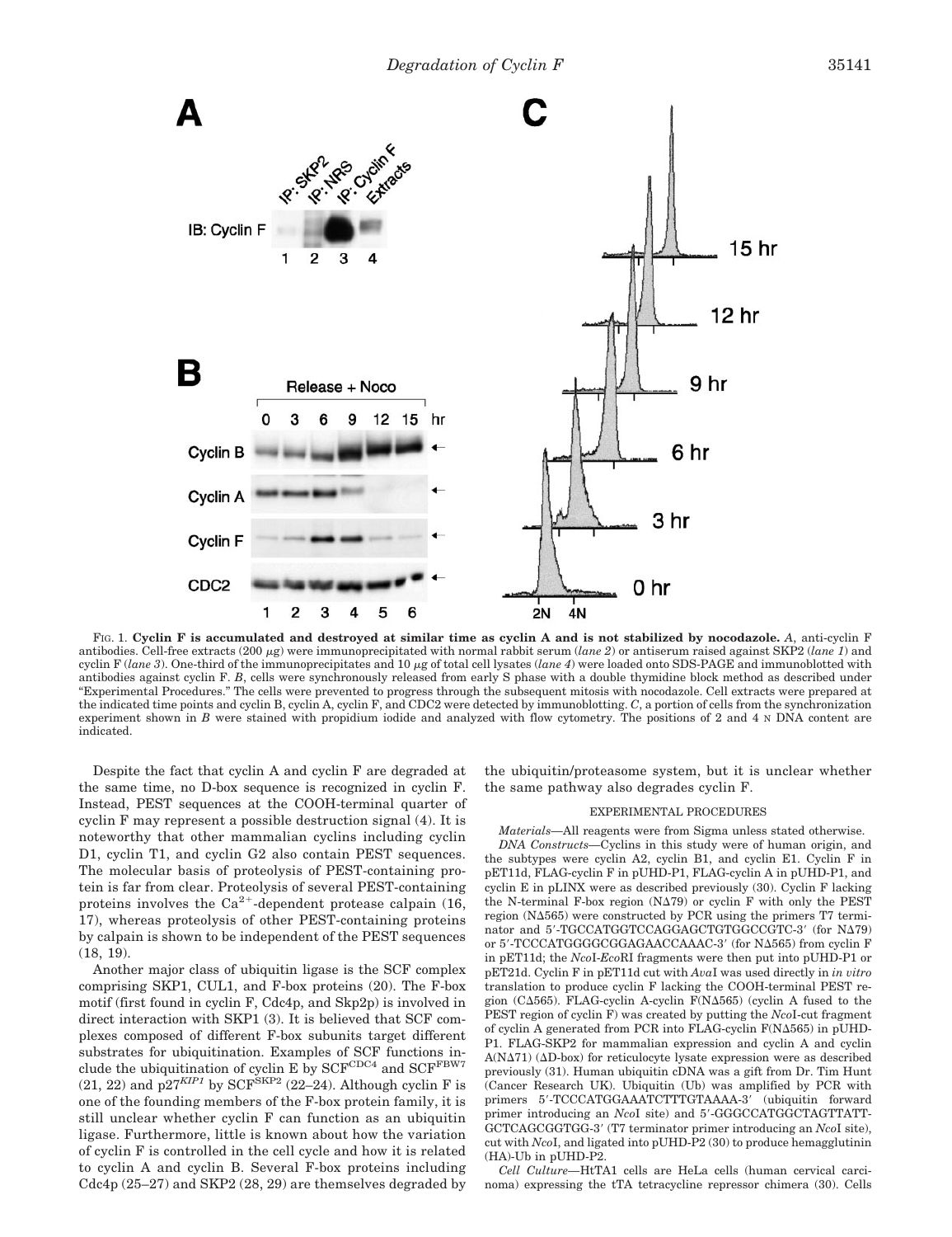were blocked at mitosis by incubation in medium containing  $0.1 \mu g/ml$ nocodazole for 16 h. Cells in  $G_1$  phase were obtained 3 h after released from nocodazole block. Cells were blocked in S phase by incubation in medium containing 1.5 mM hydroxyurea for 24 h. In promoter turn-off experiments, doxycycline  $(1 \mu g/ml)$  was added to the medium at 24 h after transfection, and the cells were harvested at the indicated time. In some experiments, cells were treated with actinomycin D (100 ng/ml),



FIG. 2. **Cyclin F is destroyed in nocodazole-treated cells by proteasome-independent mechanisms.** *A*, accumulation of A-, B-, and E-type cyclins but not cyclin F in hydroxyurea-treated cells. HeLa cells were either mock-treated or were blocked in S phase with hydroxyurea as described under "Experimental Procedures." Cell-free extracts were prepared, and cyclin F, cyclin A, cyclin B, and cyclin E were detected by immunoblotting. *B*, accumulation of cyclin B and loss of cyclin A, cyclin E, and cyclin F in nocodazole-treated cells. HeLa cells were either mock-treated (*lanes 1* and *3*) or blocked in metaphase with nocodazole as described under "Experimental Procedures." Proteasome inhibitor LLnL was added 6 h before the cells were harvested. Cell-free extracts were prepared and cyclin B, cyclin A, cyclin E, and cyclin F were detected by immunoblotting. Tubulin and SCF components (SKP1 and SKP2) were also analyzed in the same samples.

cycloheximide (10  $\mu$ g/ml), LLnL (also called MG101) (50  $\mu$ M), and LLM (50  $\mu$ M) for the indicated time.

*Synchronization and Flow Cytometry—*Cells were synchronized with a double thymidine method as described previously (8). Nocodazole (0.1 mg/ml) was added when the cells were released from the second block to prevent them from progressing through the subsequent mitosis. Flow cytometry after propidium iodide staining was performed as described previously (32).

*Expression of Recombinant Proteins—*Transient transfection and preparation of cell-free extracts were performed as described previously (30). Coupled transcription-translation reactions in the presence of [<sup>35</sup>S]methionine in rabbit reticulocyte lysate were performed according to the manufacturer's instructions (Promega, Madison, WI).

*Degradation and Ubiquitination Assays—*For *in vitro* protein degradation assays, reticulocyte lysate programmed to express recombinant proteins in the presence of  $[^{35}S]$ methionine (1  $\mu$ l) was mixed with 9  $\mu$ l of buffer or synchronized cell extracts. The reactions were supplemented with an energy regeneration system (25 mM phosphocreatine, 10 mg/ml creatine kinase, and 1 mM ATP). Unless stated otherwise, the reactions were incubated at 30 °C for 90 min and stopped with SDSsample buffer and boiling. For *in vivo* ubiquitination assays, constructs expressing FLAG-tagged proteins were co-transfected with HA-Ub in pUHD-P2. The cells were treated with 50  $\mu$ M of LLnL for 6 h before they were harvested. Cell extracts prepared from the transfected cells were immunoprecipitated with either normal rabbit serum or rabbit anti-FLAG polyclonal antibodies. The presence of HA-Ub-conjugated proteins in the immunoprecipitates was detected by immunoblotting with the anti-HA monoclonal antibody 12CA5.

*Antibodies and Immunological Methods—*Immunoblotting and immunoprecipitation were performed as described previously (33). Rat monoclonal antibodies YL1/2 against mammalian tubulin, monoclonal antibody HE12 against cyclin E1, monoclonal antibody E23 against cyclin A2 (31), monoclonal antibody A17 against CDC2 (34), anti-PSTAIRE monoclonal antibody (35), and rabbit anti-FLAG polyclonal antibodies (30) were obtained from sources as described previously. Monoclonal antibody GNS1 against cyclin B1 (sc-245), rabbit anti-cyclin F polyclonal antibodies (sc-952), goat anti-SKP1 antibodies (sc-1568), and goat anti-SKP2 antibodies (sc-1567) were from Santa Cruz Biotechnology (Santa Cruz, CA). Monoclonal antibody M2 against FLAG tag was obtained from Sigma, and monoclonal antibody 12CA5 against HA tag was from Roche Molecular Biochemicals.

### RESULTS

*Cyclin F Is Destroyed at a Similar Time as Cyclin A but Is Not Affected by Replication and Spindle Checkpoints—*We first confirmed that the antibodies that we used recognize endogenous cyclin F. Total HeLa cell extracts and cyclin F immuno-



FIG. 3. Cyclin F increases after DNA damage. *A*, DNA damage-induced cell cycle arrest. Cells were treated with buffer, ADR (0.07  $\mu$ g/ml), or CMP  $(0.7 \mu M)$  for 24 h. The cells were processed for flow cytometry analysis as described under "Experimental Procedures." *B*, increase of cyclin F after DNA damage. Cells were treated with buffer (*lane 1*) or increasing dosage of ADR (3-fold serial increase from 7 ng/ml in *lane 2* to 0.6  $\mu$ g/ml in *lane* 6) and CMP (3-fold serial increase from 0.07  $\mu$ M in *lane* 7 to 6  $\mu$ M in *lane 11*) for 24 h. Cell extracts were prepared and CDC2, cyclin B, cyclin A, and cyclin F were detected by immunoblotting. The *asterisk* indicates the slower migrating, phosphorylated form of CDC2.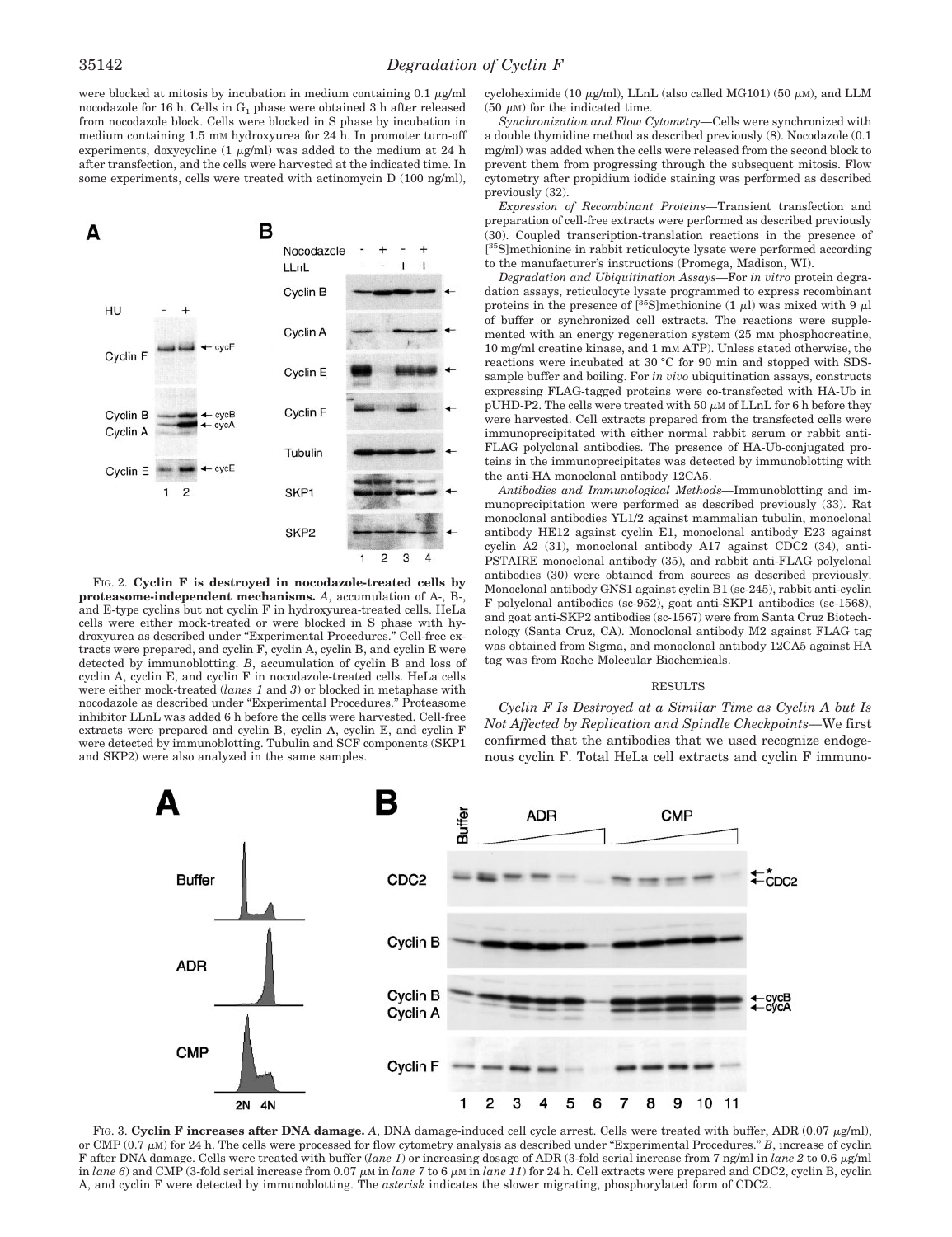

FIG. 4. **Endogenous cyclin F is unstable.** Asynchronous growing (*A*) or S phase-arrested (*B*) cells were treated with actinomycin D (*Act D*), cycloheximide (*CHX*), or both reagents together. Cell extracts were prepared at the indicated time points and were subjected to immunoblotting with antibodies against cyclin F, cyclin A, cyclin B, and CDC2.

precipitates were subjected to immunoblotting. Fig. 1*A* shows that  $\sim$ 100-kDa proteins were detected in total extracts and in cyclin F immunoprecipitates but not in immunoprecipitates using normal rabbit serum or serum against SKP2 (another F-box protein). The bands recognized by the antibodies comigrated with recombinant cyclin F (data not shown).

We next looked at the oscillation of cyclin  $F$  during  $G_2$  phase in relation to other mitotic cyclins and to see whether cyclin F is affected by checkpoints. HeLa cells were first blocked in early S phase with a double thymidine block method and then synchronously released. We trapped the cells in the subsequent mitosis with nocodazole. As expected, cyclin A was destroyed during  $G_2$  phase, and cyclin B was stabilized during the nocodazole-induced spindle assembly checkpoint (Fig. 1*B*). Flow cytometry indicated that these cells were synchronously released from the early S phase trap and reached  $G_2$  phase by 6 h (Fig. 1*C*). In comparison with cyclin A, cyclin F was synthesized and destroyed more abruptly. Similar to cyclin A but unlike cyclin B, cyclin F was not stabilized by the spindle checkpoint. The relatively constant level of CDC2 served as gel loading control.

Given that both cyclin A and cyclin B accumulated when cells were blocked in S phase, we next examined whether cyclin F was affected by the DNA replication checkpoint. Fig. 2*A* shows that the levels of cyclin A, cyclin B, and cyclin E were higher in hydroxyurea-treated cells than in control cells. In contrast, similar level of cyclin F was present in these samples, indicating that cyclin F was not stabilized by the DNA replication checkpoint.

*Cyclin F Is Degraded through Proteasome-independent Mechanisms—*To see whether the degradation of cyclin F involves proteasomes, cells were treated with nocodazole in the presence or absence of the proteasome/calpain inhibitor LLnL. As expected, cyclin A, cyclin E, and cyclin F were destroyed after nocodazole treatment, but cyclin B was stabilized (Fig. 2*B*, *lane 2*). The destruction of cyclin A and cyclin E requires the proteasome and was abolished by the presence of LLnL (*lane 4*). In marked contrast, cyclin F was still destroyed in the presence of nocodazole and LLnL. The relatively constant level of tubulin acted as controls for sample loadings. For comparison, the levels of SKP1 (a protein that binds to the F-box region of cyclin F) and SKP2 were not affected by nocodazole and/or LLnL.

Accumulation of Cyclin F during G<sub>2</sub> and S DNA Damage *Checkpoints—*Adriamycin (ADR) and camptothecin (CMP) are inhibitors of topoisomerase II and topoisomerase I, respectively. Both reagents eventually induce double-stranded breaks in the DNA, but the action of CMP appears to be limited to S phase (reviewed in Ref. 36). ADR-arrested HeLa cells in  $G_2$ phase and CMP-arrested cells predominantly in S phase (Fig. 3*A*). CDC2 shifted to a slower migrating form that represented  $\text{Thr}^{14}/\text{Try}^{15}$  phosphorylation and inactivation of its kinase activity (Fig. 3*B*). Furthermore, both cyclin A and cyclin B accumulated after ADR and CMP treatments. The levels of cyclin A and cyclin B declined at higher dosage of ADR and CMP, probably due to cell death at these levels of DNA damage. Interestingly, cyclin F also accumulated after ADR or CMP treatments, mirroring closely the inactivation of CDC2.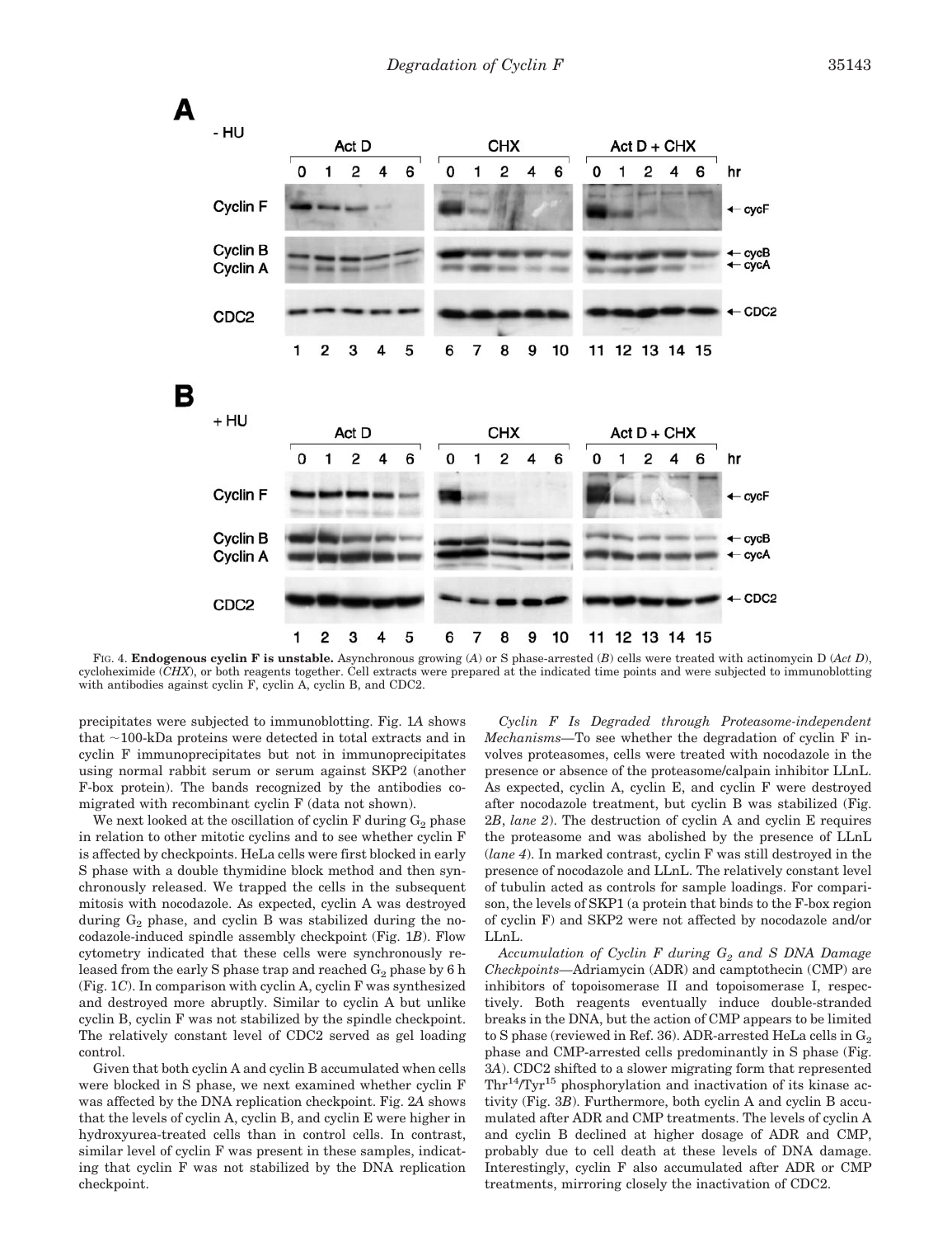

FIG. 5. **The stability of cyclin F is not affected by other cyclins.** *A*, the stability of cyclin F is not affected by co-transfection with other cyclins. Control vector or plasmids expressing cyclin A, cyclin B, or cyclin E were co-transfected with FLAG-cyclin F in pUHD-P1 as indicated. At 24 h after transfection, doxycycline (*Dox*) was added to turn off the promoter expressing FLAG-cyclin F. At the indicated time points after the addition of Dox, cell extracts were prepared and immunoblotted with antibodies against FLAG (for cyclin F) and other cyclins. *B*, the stability of cyclin E is reduced in the presence of cyclin A and cyclin B but not by cyclin F. Control vector or plasmids expressing cyclin A, cyclin B, or cyclin F were co-transfected with cyclin E in pLINX as indicated. At 24 h after transfection, doxycycline was added to turn off the promoter expressing cyclin E. At the indicated time points after the addition of Dox, cell extracts were prepared, and cyclin E was detected by immunoblotting.

Taken together, these data showed that the important checkpoints that affect cells from S phase to mitosis have different effects on different cyclins. The A-, B-, and E-type cyclins are stabilized by the DNA replication checkpoint. In contrast, only cyclin B is stabilized by the spindle assembly checkpoint. Finally, the A-, B-, and F-type cyclins accumulated during the DNA damage checkpoints that delay S phase and  $G_2$  phase.

*Cyclin F Is an Unstable Protein in Vivo—*We next analyzed the stability of the endogenous cyclin F in relation to other cyclins. When *de novo* protein synthesis was inhibited with cycloheximide, cyclin F disappeared in less than 1 h (Fig. 4*A*, *lanes 6–10*), suggesting that cyclin F was a very unstable protein in growing cells. Cyclin F also decreased when transcription was blocked with actinomycin D, but this occurred more slowly than with cycloheximide (*lanes 1–5*). This indicates that cyclin F protein has a shorter half-life than its mRNA. Not surprisingly, adding actinomycin D and cycloheximide together induced the disappearance of cyclin F at similar rate as with cycloheximide alone. In contrast, cyclin A and cyclin B were more stable than cyclin F, and reduction of the proteins were only appreciable at later time points. The relatively stable protein CDC2 acted as a control for sample loading.

Since cyclin F starts to accumulate during S phase, we next investigated the stability of cyclin F in the presence of hydroxyurea (Fig. 4*B*). A similar short half-life of cyclin F protein was observed in S phase as in growing cells. However, the mRNA of cyclin F appeared to be more stable during S phase, since cyclin F remained elevated following actinomycin D treatment. We have not been able to examine the stability of cyclin F in  $G_2$  phase due to the lack of a good nontoxic  $G_2$  cell cycle blocker. Hence, given the short half-life of the protein, the major determinants of cyclin F level are probably due to transcription control and mRNA stability.

*The Stability of Cyclin F Is Not Affected by Other Cyclins—*It is hypothesized that the stability of one cyclin may be affected by the expression of another type of cyclin. This could be attributed to either a direct effect of the cyclin on the degradation machinery, or indirectly due to the cell cycle block imposed by the cyclin. We investigated the stability of cyclin F by putting its cDNA under the control of a doxycycline-responding promoter. The addition of doxycycline reduced the level of FLAGtagged cyclin F to an undetectable level (Fig. 5*A*). We found that co-transfection of FLAG-cyclin F with constitutive expression plasmids for cyclin A, cyclin B, or cyclin E (also shown by immunoblotting) did not affect the stability of cyclin F. For comparison, similar experiments performed with cyclin E showed that its stability was reduced when co-expressed with cyclin A or cyclin B but not with cyclin F (Fig. 5*B*). One implication from these results is that the stability of cyclin F is not sensitive to cell cycle arrest caused by overexpression of other cyclins.

*Rapid Degradation of Cyclin F Requires the COOH-terminal PEST Sequence but Not the N-terminal F-box—*Cyclin F contains two structural elements that are generally connected to proteolysis: an F-box motif at the N terminus and the PEST sequences at the COOH-terminal quarter of the protein. We used an *in vitro* degradation system to elucidate the relationship between these structural elements and cyclin F stability.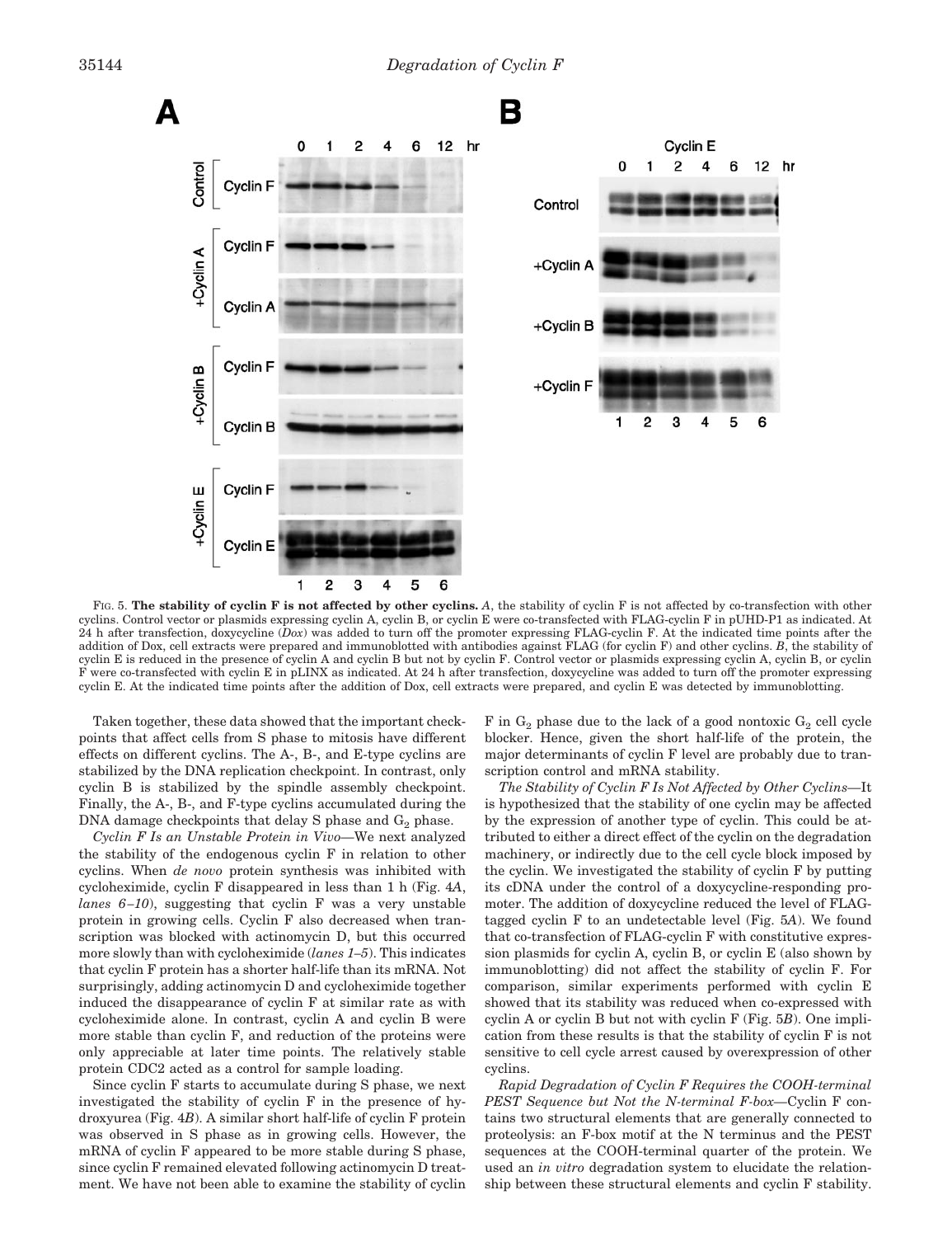

FIG. 6. In vitro degradation of cyclin A and cyclin F. A, in vitro cyclin degradation assays. In vitro translated cyclin A or cyclin A(NA71) was incubated with nocodazole-blocked HeLa cell extracts as described under "Experimental Procedures." Cyclin A was also incubated with buffer as controls (*lanes 5–7*). At the indicated time points, samples were taken for SDS-PAGE, and radiolabeled proteins were detected with phosphorimaging. *B*, schematic diagram of the cyclin F and cyclin A constructs used in this study. The positions of the various structural elements are shown to scale. *C*, rapid degradation of cyclin F *in vitro* depends on the PEST but not the F-box region. *In vitro* degradation assays were preformed with radiolabeled full-length cyclin F, F-box deletion mutant ( $\Delta$ F-box), or PEST region deletion mutant ( $\Delta$ PEST) in nocodazole-blocked HeLa cell extracts as described under "Experimental Procedures." The signals were quantified with a PhosphorImager and plotted on the *right*. *D*, cyclin F is degraded with similar efficiency in mitotic and  $G_1$  cell extracts. Cyclin A and cyclin F produced in rabbit reticulocyte lysates were mixed with extracts prepared from cells in mitosis (*lane 1*) or  $G_1$  phase (*lane 2*). The relative amount of cyclin A and cyclin F after 60 min of incubation was detected by SDS-PAGE and phosphorimaging. Quantifications of cyclin A and cyclin F are shown on the *right* (*gray*, mitosis; *black*, G1). The endogenous cyclin B and CDC2/CDK2 were detected by immunoblotting.

Radiolabeled cyclin A or cyclin F was produced in a coupled transcription-translation reticulocyte lysate system. Recombinant cyclin A was destroyed when it was mixed with extracts from nocodazole-blocked cells (Fig. 6*A*). Deletion of the N-terminal region of cyclin A that contains the destruction box sequence  $(\Delta D$ -box) (see Fig.  $6B$ ) abolished its degradation, suggesting that the degradation was not due to nonspecific proteolysis.

Fig. 6*C* shows that cyclin F was also degraded using the same *in vitro* system. Moreover, degradation of cyclin F was not affected by removing the F-box region  $(\Delta F$ -box). Importantly, the stability of cyclin F was substantially increased when the PEST-containing COOH-terminal region was removed  $(\Delta$ PEST).

We found that whereas cyclin A was degraded by mitotic extracts, it was relatively stable in  $G_1$  cell extracts (Fig.  $6D$ ). In contrast, cyclin F was similarly degraded in both mitotic and  $G_1$  cell extracts. Immunoblotting of the extracts for cyclin B and PSTAIRE confirmed that the  $G_1$  cells had exited mitosis and that similar amounts of extracts were used, respectively. These data indicate that whereas the destruction machinery for cyclin A was active during mitosis but not in  $G<sub>1</sub>$ , the mechanism that degraded cyclin F was equally active during mitosis and  $G_1$ , further testifying to the difference between the degradation of cyclin A and cyclin F.

To confirm that deletion of the F-box region did indeed disrupt the interaction between cyclin F and SKP1, we looked at whether recombinant cyclin F could bind to SKP1. Fig. 7*A* shows that endogenous SKP1 was co-immunoprecipitated with FLAG-cyclin F but not with immunoprecipitates of control normal rabbit serum. For comparison, SKP1 was also co-immunoprecipitated with SKP2. It is known that SKP2 can form a complex with cyclin A-CDK complexes (37), as was confirmed in Fig. 7*A*. Interestingly, no interaction between cyclin F and cyclin A-CDK complexes was detected under similar conditions. Significantly, cyclin F lacking the N terminus  $(\Delta F$ -box) did not form a complex with SKP1 (Fig. 7*B*).

*Cyclin F Is Not Ubiquitinated in Vivo—*We used an *in vivo* ubiquitination assay to see whether cyclin F was ubiquitinated. FLAG-tagged cyclins were co-expressed with a HA-tagged ubiquitin (HA-Ub), and proteasome inhibitors were added to stabilize the ubiquitinated proteins. A smear of high molecular weight, HA-containing proteins in the FLAG immunoprecipitates indicated conjugation of HA-Ub to the cyclins (Fig. 8). As expected, both cyclin A and cyclin B were ubiquitinated *in vivo*. In contrast, no HA-Ub-conjugated protein was seen with FLAG-cyclin F. As controls, neither FLAG-tagged cyclins nor HA-Ub-conjugated proteins was immunoprecipitated with normal rabbit serum. Based on this and other evidence shown above, we interpret that in contrast to other cyclins, cyclin F was not targeted by the ubiquitin/proteasome system.

*The PEST Sequence of Cyclin F Is Sufficient to Confer Instability When Transferred to Cyclin A—*Given that cyclin F was not degraded through the ubiquitin/proteasome pathway, what are the proteases that are responsible for the rapid turnover of cyclin F? To begin to address this question, inhibitors of various classes of proteases were added to the *in vitro* degradation assay for cyclin F. Fig. 9*A* shows that the only reagents that significantly inhibited the degradation of cyclin F were EDTA and EGTA.

The above datum suggests that degradation of cyclin F may involve proteases that use metal ions as active centers (metalloproteases) or other metal-dependent proteases like calpain. It is known that proteolysis of several PEST-containing proteins like I $\kappa$ B and  $\gamma_{\rm c}$  involves calpain (16, 17). Although degradation of cyclin F was inhibited by EGTA, we do not favor the idea that calpain is responsible for the rapid turnover of cyclin F. This is because the cysteine protease inhibitor E64 did not inhibit the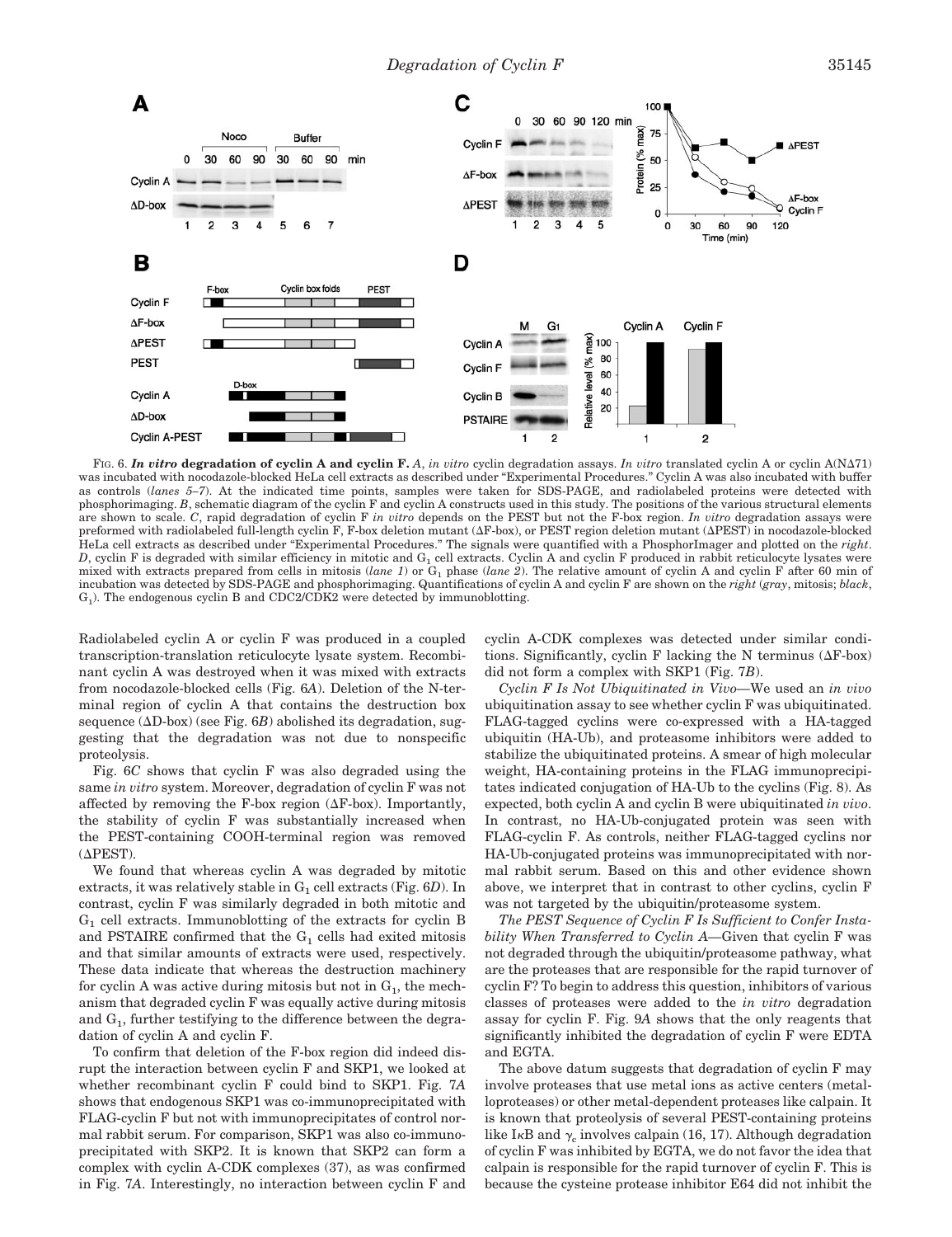

FIG. 7. **Cyclin F lacking the F-box region cannot bind SKP1.** *A*, cells were transfected with plasmids expressing FLAG-cyclin F (*lane 2*), FLAG-SKP2 (*lane 4*), or control vectors (*lanes 3* and *5*). Cell extracts were then prepared, and 200  $\mu$ g were immunoprecipitated with anti-FLAG tag serum. Samples were applied onto SDS-PAGE and immunoblotted with antibodies against FLAG, SKP2, SKP1, PSTAIRE (which detected both CDC2 and CDK2), and cyclin A as indicated. Total HeLa cell extracts (10  $\mu$ g) were loaded in *lanes 1* and 6. *B*, cells were transfected with plasmids expressing FLAG-cyclin  $F(\Delta F$ -box). Cell extracts were prepared, and 200  $\mu$ g were immunoprecipitated with normal rabbit serum (*lane 2*) or anti-FLAG serum (*lane 3*). Samples were applied onto SDS-PAGE and immunoblotted with antibodies against FLAG and SKP1.

degradation of cyclin F (Fig. 9*A*). Moreover, the addition of the specific calpain inhibitor LLM did not stabilize cyclin F *in vivo* (Fig. 9*B*). The addition of the calpain/proteasome inhibitor LLnL slightly stabilized cyclin F (Figs. 2*B* and 9*B*), but LLnL clearly could not inhibit the degradation of cyclin F in the presence of nocodazole (Fig. 2*B*). Taken together, it is possible that degradation of cyclin F may involve metalloproteases.

To see whether the PEST region of cyclin F was sufficient to act as an independent unit that influences protein stability, we subcloned the PEST region alone into a mammalian expression plasmid and investigated whether it could affect the turnover of cyclin F. When FLAG-tagged PEST was co-expressed with cyclin F (with FLAG-PEST in excess), the stability of cyclin F



FIG. 8. **Cyclin F is not ubiquitinated** *in vivo***.** HA-tagged Ub was co-expressed with FLAG-tagged cyclin B (*lanes 1–3*), cyclin A (*lanes 4–6*), or cyclin F (*lanes 7–9*). Cell extracts were prepared and immunoprecipitated with either normal rabbit serum (*lanes 2*, *5*, and *8*) or anti-FLAG serum (*lanes 3*, *6*, and *9*). Total cell extracts were loaded in *lanes 1*, *4*, and *7*. The samples were subjected to immunoblotting with antibodies against HA (*upper panel*) and FLAG (*lower panel*).

was higher than when it was expressed alone (Fig. 9*C*). This suggests that the excess PEST could interfere with the degradation of full-length cyclin F, possibly through competition with the endogenous proteases. One caveat to this experiment is that the half-life of recombinant cyclin F was higher than that of the endogenous cyclin F. This is probably because cyclin F produced in these transient transfections was substantially more abundant than the endogenous protein; hence, expression of cyclin F itself may already be straining the proteolytic system.

We next investigated whether the PEST region could confer instability when transferred to another protein. Cyclin A, which was relatively stable outside M phase (Fig. 4), was fused to the PEST region of cyclin F (cyclin A-PEST). We found that the fusion protein was substantially less stable than cyclin A (Fig. 9*D*). Taken together, these data show that the PEST region of cyclin F is sufficient to decrease the stability of heterogeneous protein.

### DISCUSSION

*Cell Cycle Control of Cyclin F—*Among the three cyclins that are synthesized and destroyed during  $G_2$  and mitosis (cyclin A, cyclin B, and cyclin F), the function and control of cyclin F is the most elusive. Cyclin B-CDC2 is the classic M phase-promoting factor that drives entry into mitosis. Cyclin A can activate both CDC2 and CDK2 and functions in S phase and mitosis (38). Despite the fact that the cyclin box of cyclin F is most similar to cyclin A, no CDK partner has been identified for cyclin F. The one function proposed for cyclin F is its ability to bind cyclin B and transport it into the nucleus (5).

The synthesis and destruction of cyclin F are typically more abrupt than for cyclin A and cyclin B. We observed that cyclin F was consistently destroyed slightly later than cyclin A in HeLa cells. This was observed when cells were synchronously released from S phase into a mitotic block (Fig. 1) or when cells were allowed to progress through mitosis (data not shown). The tight temporal regulation of cyclin F points to a potentially important role in the cell cycle.

Both synthesis and destruction of cyclins are important for cell cycle progression. It is well known that destruction of cyclin B by anaphase-promoting complex/cyclosome is essential for metaphase-anaphase transition, and expression of a indestructible cyclin B traps cells in mitosis. Similarly, expression of indestructible cyclin A arrests cells in late mitosis (14, 39). Overexpression of cyclin F (or mutant lacking PEST) also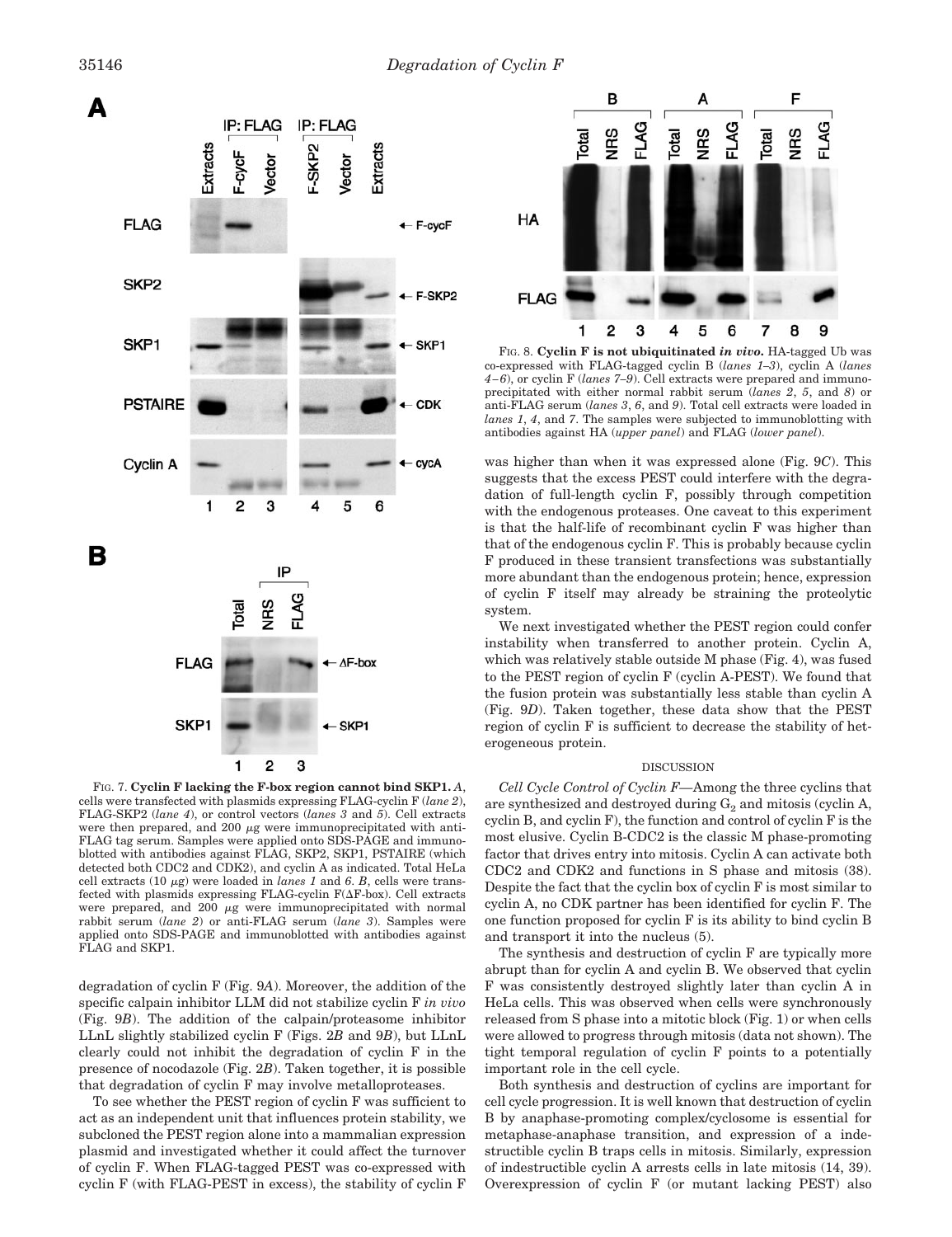

FIG. 9. **Characterization of the PEST sequences of cyclin F.** *A*, degradation of cyclin F *in vitro* is inhibited by EDTA and EGTA. *In vitro* translated cyclin F was mixed with nocodazole-blocked cell extracts as described under "Experimental Procedures." The reactions were supplemented with control buffer, benzamidine (100  $\mu$ g/ml), SBTI (50  $\mu$ g/ml), E64 (10  $\mu$ M), pepstatin (1  $\mu$ M), aprotinin (2  $\mu$ g/ml), EDTA (10 mM), EGTA (10 mM), phenylmethylsulfonyl fluoride (1 mM), leupeptin (100  $\mu$ M) as indicated. The input and the cyclin F remained after the incubation were analyzed by SDS-PAGE and phosphorimaging. *B*, buffer, LLM, or LLnL was added to growing HeLa cells as indicated. Cell extracts were prepared after 6 h, and the relative level of cyclin F was detected by immunoblotting. *C*, FLAG-cyclin F was co-transfected with FLAG-PEST (*lanes 1–4*) or control vector (*lanes 5–8*). Cycloheximide was added to inhibit protein synthesis at 24 h after transfection. At the indicated time points after cycloheximide addition, cell extracts were prepared and the FLAG-tagged proteins were detected by immunoblotting. The signals were quantified with the NIH Image program and plotted on the *right*. *D*, cells were transfected with plasmids expressing FLAG-cyclin A or FLAG-cyclin A-PEST. Cycloheximide was added to inhibit protein synthesis at 24 h after transfection. At the indicated time points after cycloheximide addition, cell extracts were prepared, and FLAG-tagged proteins were detected by immunoblotting.

causes an accumulation of the  $G_2/M$  population (6), but it is not known whether the cells are delayed at any particular point during mitosis. Why is destruction of cyclin F important for  $G_2/M$ ? Since the nuclear envelope is broken down following the activation of cyclin B-CDC2 complexes, cyclin F is no longer required for cyclin B transport after its activation. This suggests that cyclin F has functions in addition to transporting cyclin B into the nucleus. Another possibility is that the presence of cyclin F-cyclin B complexes during mitosis could interfere with the normal functions of cyclin B.

Activation of the spindle assembly checkpoint, which delays metaphase-anaphase transition until all chromosomes are attached to the mitotic spindles, inhibits cyclin B but not cyclin A degradation (14, 39). We found that, similar to cyclin A, cyclin F was not stabilized by the spindle assembly checkpoint. Ectopic expression of cyclin F did not affect the ability of the cell to activate the spindle assembly checkpoint.<sup>2</sup>

As with cyclin A, cyclin F also accumulated slightly after DNA damage. This was not merely due to an increase of cells in  $G<sub>2</sub>$  phase, since camptothecin mainly arrested cells in S phase. We have not directly determined the stability of cyclin F following DNA damage because of the substantial cell death induced by the DNA-damaging agents and cycloheximide together. In the case of cyclin A, increase in the protein appears to be important for DNA damage checkpoints in some cells. *Drosophila* cells lacking cyclin A are unable to delay in mitosis after DNA damage, and they enter anaphase with an increased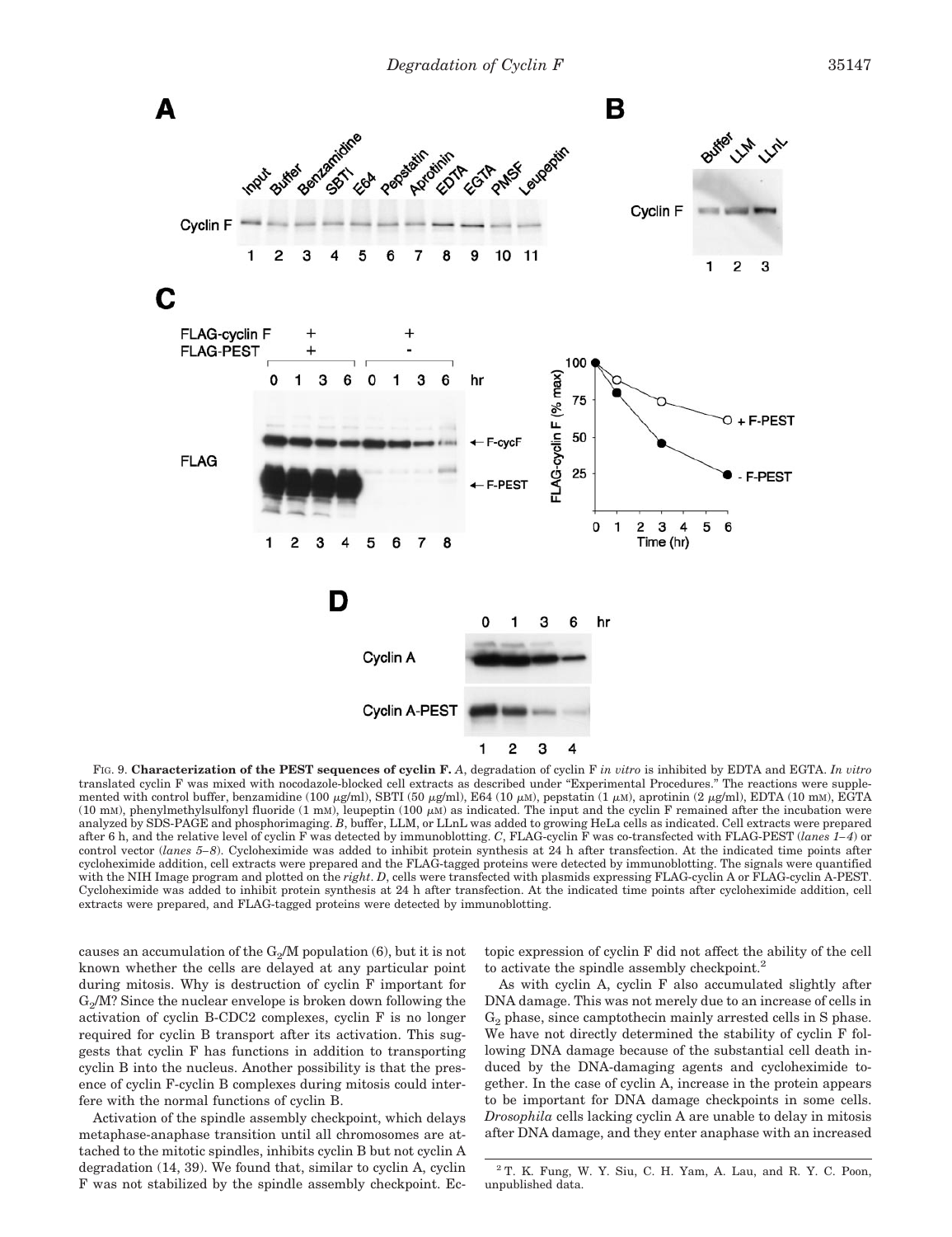number of lagging chromosomes (40). The potential role of cyclin F after DNA damage awaits further investigation.

*Degradation of Cyclins—*Degradation of the mitotic cyclins requires a D-box, which acts as a signal for ubiquitin/proteasome-mediated proteolysis (9, 10). Despite the similarity in timing between the destruction cyclin F and the mitotic cyclins, no obvious D-box is present in cyclin F. Cyclin D and cyclin E lack the D-box but are also known to be degraded through the ubiquitin/proteasome-mediated pathway (21, 22, 41). We demonstrated that cyclin F was not ubiquitinated *in vivo*, and its destruction was not inhibited by proteasome inhibitors. Furthermore, we have no evidence that cyclin F is ubiquitinated using an *in vitro* ubiquitination assay.2

*In vivo* and *in vitro* degradation assays suggest that cyclin F has a short half-life throughout much of the cell cycle. Unfortunately, it is technically difficult to address the important question of whether the stability of cyclin F changes during  $G_2$ phase (when cyclin F normally accumulates) due to the lack of a good nontoxic  $G_2$  cell cycle blocker. *In vitro* degradation assays using synchronized cell extracts suggest that there is no significant change in the stability of cyclin F from S phase to the subsequent  $G_1$  phase.<sup>2</sup>

*Degradation of F-box Proteins—*Cyclin F can associate with SKP1 (Fig. 7) as well as CUL1 and  $RBX1<sup>2</sup>$  to form a SCF complex. It is generally believed that proteins containing F-box are part of the SCF ubiquitin ligase complex that targets different proteins for ubiquitination (20). At this stage, it is unclear what proteins are ubiquitinated by  $SCF<sup>cyclic</sup>$  F complexes.

Similar to cyclin F, many F-box proteins oscillates during the cell cycle. For example, the SKP2 level is high in S phase and low in M phase (37). Variation of the F-box protein may be an important way to control the activity of the ubiquitin ligase for a particular substrate. Whereas it may not be the rule, several F-box proteins like SKP2 (28), Grr1p, and Cdc4p (26) are known to be degraded via ubiquitination. Although cyclin F appears to use a completely different mechanism for degradation, the down-regulation of cyclin F is nevertheless very abrupt and efficient, in part due to the short half-life of the protein.

*Degradation of PEST-containing Proteins—*The presence of the PEST sequences in cyclin F has been proposed to destabilize the protein (6). Here we show that cyclin F was indeed more stable when the PEST region was removed. Moreover, overexpression of the PEST region alone competed for the degradation of cyclin F, and fusion of the PEST region to cyclin A rendered the protein less stable. These data suggest that the PEST region is both necessary and sufficient to destabilize cyclin F.

Many unstable proteins contain PEST sequences (4), but the molecular basis of their instability is a mystery. It is unlikely that a single common mechanism is involved in their degradation. Interestingly, degradation of cyclin D1 after retinoic acid treatment of epithelial cells is dependent on the ubiquitin/ proteasome pathway and the PEST region (42). Deletion of the PEST sequence stabilizes cyclin D1, but it is not clear whether this affects the ubiquitination. In contrast, the PEST sequences of the retinoid X receptor  $\alpha$  are not required for its ubiquitin/ proteasome-mediated proteolysis (43). Proteasome is not necessarily involved in the degradation of PEST-containing proteins, as for cyclin T1 (44) and cyclin F described here. Proteolysis of many PEST-containing proteins involves calpain  $(16, 17)$ . For I<sub>K</sub>B $\alpha$ , two mechanisms of degradation have been described, one through the ubiquitin/proteasome pathway and another through calpain. The binding of the PEST sequence of  $I_{\kappa}B_{\alpha}$  to the calmodulin-like domain  $\mu$ -calpain is critical for its calpain-dependent degradation (16). We believe that the degradation of cyclin F is independent of calpain (Fig. 9), which is also the case for some other PEST-containing proteins (18, 19).

The PEST sequences of many proteins are phosphorylated. As exemplified by  $I \kappa B\alpha$ , degradation of  $I \kappa B\alpha$  is dependent on phosphorylation of its PEST sequence by  $I_KK$  (45, 46). Similarly, phosphorylation of Thr<sup>286</sup> in the PEST sequence of cyclin D1 is also required for its ubiquitin/proteasome-mediated proteolysis (41). Cyclin F typically appeared as multiple bands (depending on the quality of the gels), suggesting that it was heavily phosphorylated. These mobility shifts were more readily observable with the cyclin A-PEST fusion and the FLAG-PEST. This is not too surprising, since PEST sequences contain a large number of serine and threonine residues. Determination of whether these phosphorylations contribute to the degradation of cyclin F will require further investigation.

*Acknowledgments—*We are grateful for Dr. Tim Hunt for generous gifts of reagents. Many thanks are due to members of the Poon laboratory for technical assistance and comments on the manuscript.

#### REFERENCES

- 1. Poon, R. Y. C. (2002) in *Encyclopedia of Cancer* (Bertino, J. R., ed) Academic Press, Inc., San Diego, in press
- 2. Okamoto, K., Li, H., Jensen, M. R., Zhang, T., Taya, Y., Thorgeirsson, S. S., and Prives, C. (2002) *Mol. Cell* **9,** 761–771 3. Bai, C., Sen, P., Hofmann, K., Ma, L., Goebl, M., Harper, J. W., and Elledge,
- S. J. (1996) *Cell* **86,** 263–274
- 4. Rogers, S., Wells, R., and Rechsteiner, M. (1986) *Science* **234,** 364–368
- 5. Kong, M., Barnes, E. A., Ollendorff, V., and Donoghue, D. J. (2000) *EMBO J.* **19,** 1378–1388
- 6. Bai, C., Richman, R., and Elledge, S. J. (1994) *EMBO J.* **13,** 6087–6098
- 7. Chaudhry, M. A., Chodosh, L. A., McKenna, W. G., and Muschel, R. J. (2002) *Oncogene* **21,** 1934–1942
- 8. Arooz, T., Yam, C. H., Siu, W. Y., Lau, A., Li, K. K., and Poon, R. Y. C. (2000) *Biochemistry* **39,** 9494–9501
- 9. Hershko, A., Ganoth, D., Pehrson, J., Palazzo, R. E., and Cohen, L. H. (1991) *J. Biol. Chem.* **266,** 16376–16379
- 10. Glotzer, M., Murray, A. W., and Kirschner, M. W. (1991) *Nature* **349,** 132–138
- 11. Peters, J. M. (2002) *Mol. Cell* **9,** 931–943 12. Sigrist, S., Jacobs, H., Stratmann, R., and Lehner, C. F. (1995) *EMBO J.* **14,**
- 4827–4838 13. Dawson, I. A., Roth, S., and Artavanis-Tsakonas, S. (1995) *J. Cell Biol.* **129,** 725–737
- 14. Geley, S., Kramer, E., Gieffers, C., Gannon, J., Peters, J. M., and Hunt, T. (2001) *J. Cell Biol.* **153,** 137–148
- 15. Sudakin, V., Ganoth, D., Dahan, A., Heller, H., Hershko, J., Luca, F. C., Ruderman, J. V., and Hershko, A. (1995) *Mol. Biol. Cell* **6,** 185–197
- 16. Shumway, S. D., Maki, M., and Miyamoto, S. (1999) *J. Biol. Chem.* **274,** 30874–30881
- 17. Noguchi, M., Sarin, A., Aman, M. J., Nakajima, H., Shores, E. W., Henkart, P. A., and Leonard, W. J. (1997) *Proc. Natl. Acad. Sci. U. S. A.* **94,** 11534–11539
- 18. Molinari, M., Anagli, J., and Carafoli, E. (1995) *J. Biol. Chem.* **270,** 2032–2035 19. Carillo, S., Pariat, M., Steff, A., Jariel-Encontre, I., Poulat, F., Berta, P., and Piechaczyk, M. (1996) *Biochem. J.* **313,** 245–251
- 20. Jackson, P. K., and Eldridge, A. G. (2002) *Mol. Cell* **9,** 923–925
- 21. Koepp, D. M., Schaefer, L. K., Ye, X., Keyomarsi, K., Chu, C., Harper, J. W., and Elledge, S. J. (2001) *Science* **294,** 173–177
- 22. Strohmaier, H., Spruck, C. H., Kaiser, P., Won, K. A., Sangfelt, O., and Reed, S. I. (2001) *Nature* **413,** 316–322
- 23. Carrano, A. C., Eytan, E., Hershko, A., and Pagano, M. (1999) *Nat. Cell Biol.* **1,** 193–199
- 24. Sutterluty, H., Chatelain, E., Marti, A., Wirbelauer, C., Senften, M., Muller, U., and Krek, W. (1999) *Nat. Cell Biol.* **1,** 207–214
- 25. Mathias, N., Johnson, S., Byers, B., and Goebl, M. (1999) *Mol. Cell. Biol.* **19,** 1759–1767
- 26. Zhou, P., and Howley, P. M. (1998) *Mol. Cell* **2,** 571–580
- 27. Galan, J. M., and Peter, M. (1999) *Proc. Natl. Acad. Sci. U. S. A.* **96,** 9124–9129
- 28. Wirbelauer, C., Sutterluty, H., Blondel, M., Gstaiger, M., Peter, M., Reymond, F., and Krek, W. (2000) *EMBO J.* **19,** 5362–5375
- 29. Dow, R., Hendley, J., Pirkmaier, A., Musgrove, E. A., and Germain, D. (2001) *J. Biol. Chem.* **276,** 45945–45951
- 30. Yam, C. H., Siu, W. Y., Lau, A., and Poon, R. Y. C. (2000) *J. Biol. Chem.* **275,** 3158–3167
- 31. Yam, C. H., Ng, R. W., Siu, W. Y., Lau, A. W., and Poon, R. Y. C. (1999) *Mol. Cell. Biol.* **19,** 635–645
- 32. Siu, W. Y., Arooz, T., and Poon, R. Y. C. (1999) *Exp. Cell Res.* **250,** 131–141 33. Poon, R. Y. C., Toyoshima, H., and Hunter, T. (1995) *Mol. Biol. Cell* **6,**
- 1197–1213 34. Kobayashi, H., Golsteyn, R., Poon, R., Stewart, E., Gannon, J., Minshull, J.,
- Smith, R., and Hunt, T. (1991) *Cold Spring Harb. Symp. Quant. Biol.* **56,** 437–447
- 35. Poon, R. Y. C., Chau, M. S., Yamashita, K., and Hunter, T. (1997) *Cancer Res.* **57,** 5168–5178
- 36. Bast, R. C., Kufe, D. W., Pollock, R. E., Weichselbaum, R. R., Holland, J. F.,